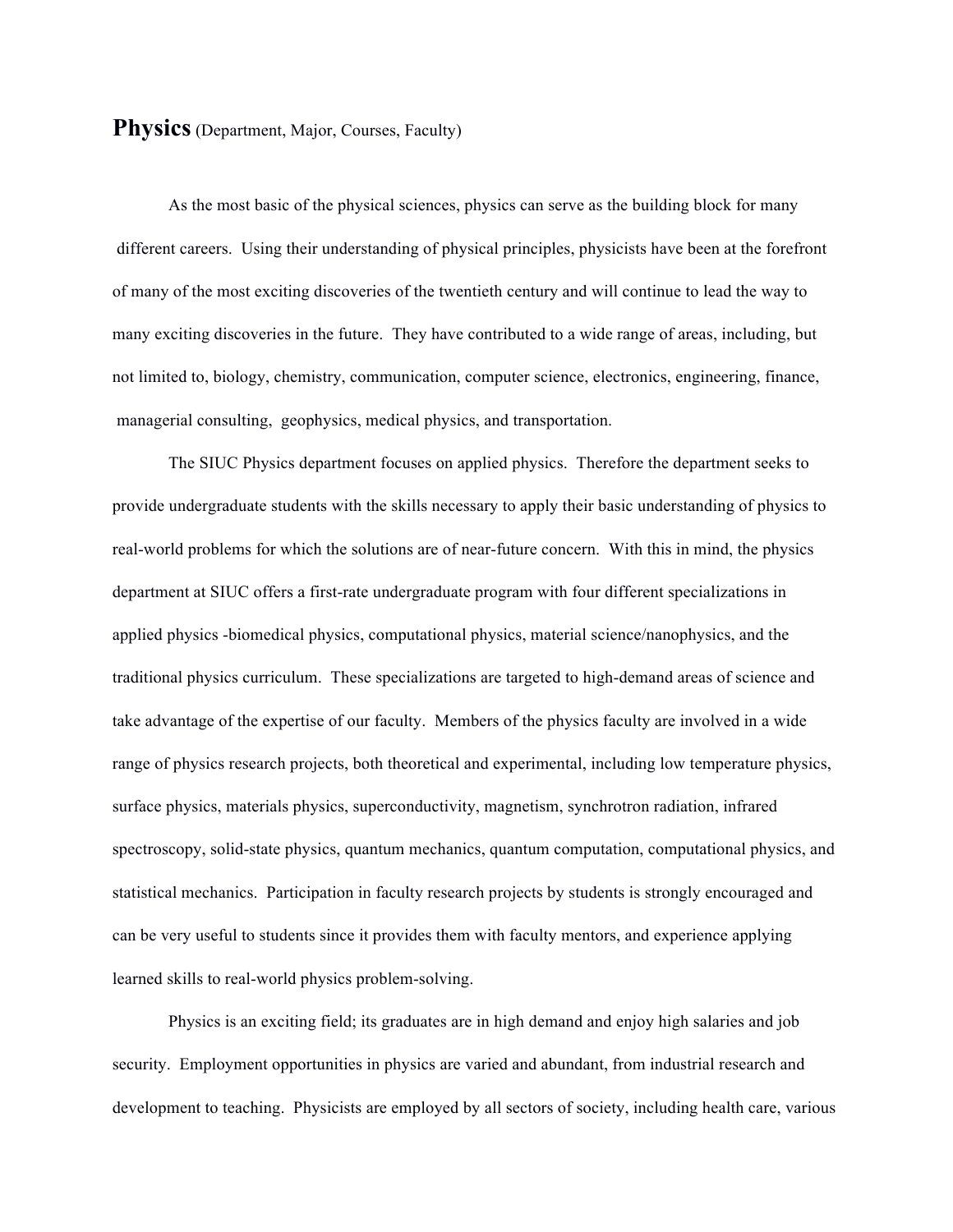corporations, government, and universities. Students who wish to learn more are encouraged to contact the physics department directly or visit the department web site at http://www.physics.siu.edu.

A minimum GPA of 2.0 in all physics and mathematics course work is needed in order for a student to receive a degree in Physics. In terms of credit hour requirements toward a degree in Physics, a course will be counted only once. A student may not repeat a course or its equivalent in which a grade of B or better was earned without the consent of the department.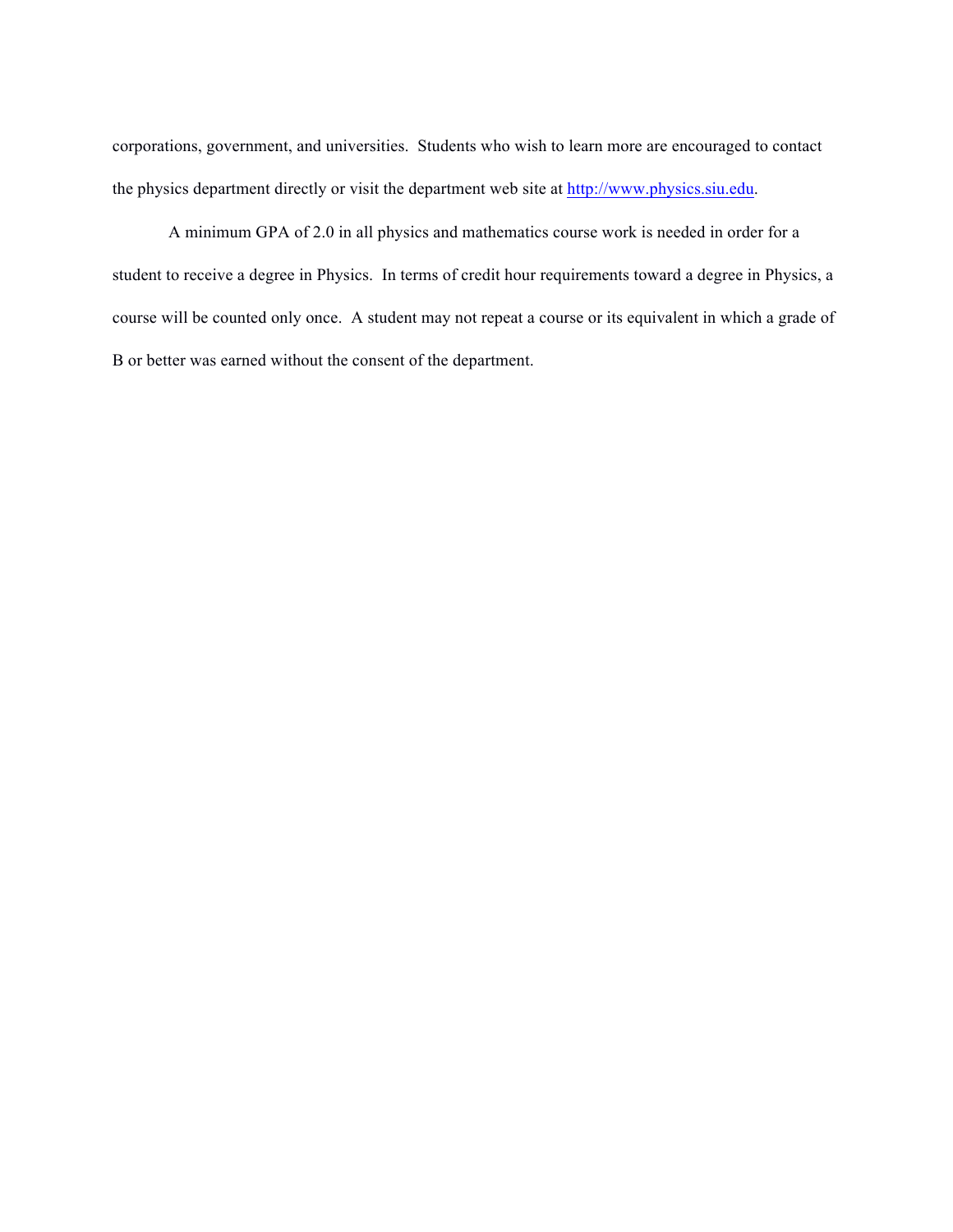### **Bachelor of Science Degree in Physics, College of Science**

|                                                                                                                                                                                                                                                                                                                                                                                                                                                                                                                                                                                                                   | 39 |
|-------------------------------------------------------------------------------------------------------------------------------------------------------------------------------------------------------------------------------------------------------------------------------------------------------------------------------------------------------------------------------------------------------------------------------------------------------------------------------------------------------------------------------------------------------------------------------------------------------------------|----|
| <b>Biological Sciences</b><br>(3 hours included in the UCC Life Science hours) - - - - - - - - - - - - - - - - 3<br>Mathematics – completed with the major<br>Physical Sciences – completed with the major<br>Supportive Skills - CS 201 or 202 or 280 or 300; ENGL 290 or 291 or 391;<br>MATH 282 or 483; 1 or 2 semesters of a foreign language------------6                                                                                                                                                                                                                                                    | 9  |
| CHEM 200 or 200H, 201, 202 or 202H<br>MATH 150, 221, 250, 251, 305<br>(3 hours included in the UCC Mathematics hours) - - - - - - - - - - - - - - - 14<br>MATH 405 or 406 or 407 or 409 or 450 or 455 or 475 - - - - - - - - - - - - - - 3<br>PHYS 100, 205A, 206A, 255A, 205B, 206B, 255B, 305, 355, 301,<br>$310, 320, 420, 430, 440, 445, 450 - \cdots - \cdots - \cdots - \cdots - \cdots - 39$<br>Physics electives from one of the following groups: - - - - - - - - - - - - - - - 14<br><b>General Physics Electives</b><br>PHYS 390, 424, 425, 428, 431, 432, 458, 470, 476, 490<br>CS 215, 220, 475, 476 | 72 |
| <b>Computational Physics</b>                                                                                                                                                                                                                                                                                                                                                                                                                                                                                                                                                                                      |    |
| <b>PHYS 476C</b><br>CS 202, 215, 220 plus electives from the General Physics list above to total 14 hours<br>Not required: PHYS 450<br>(3 hours in lieu of PHYS 450)<br>(3 hours included in UCC Supportive Skills)                                                                                                                                                                                                                                                                                                                                                                                               |    |
| <b>Materials and Nanophysics</b>                                                                                                                                                                                                                                                                                                                                                                                                                                                                                                                                                                                  |    |
| PHYS 425, 476M plus electives from the General Physics list above to total 14 hours<br><b>Biomedical Physics</b><br><b>PHYS 476B</b><br>BIOL 211, 212, 213<br>Plus a minimum of 16 hours from the following Biomedical Physics Electives:<br>CHEM 210, 211, 212, 340, 341, 350, 351<br>MICR 301, 302<br>Not required: PHYS 440 and PHYS 450<br>(6 hours in lieu of PHYS 440 and PHYS 450)<br>(7 hours included in UCC and COS Biological/Life Sciences)                                                                                                                                                           |    |
|                                                                                                                                                                                                                                                                                                                                                                                                                                                                                                                                                                                                                   |    |

 $Total \texttt{---} \texttt{---} \texttt{---} \texttt{---} \texttt{---} \texttt{---} \texttt{---} \texttt{---} \texttt{---} \texttt{---} \texttt{---} \texttt{---} \texttt{---} \texttt{---} \texttt{---} \texttt{---} \texttt{---} \texttt{---}$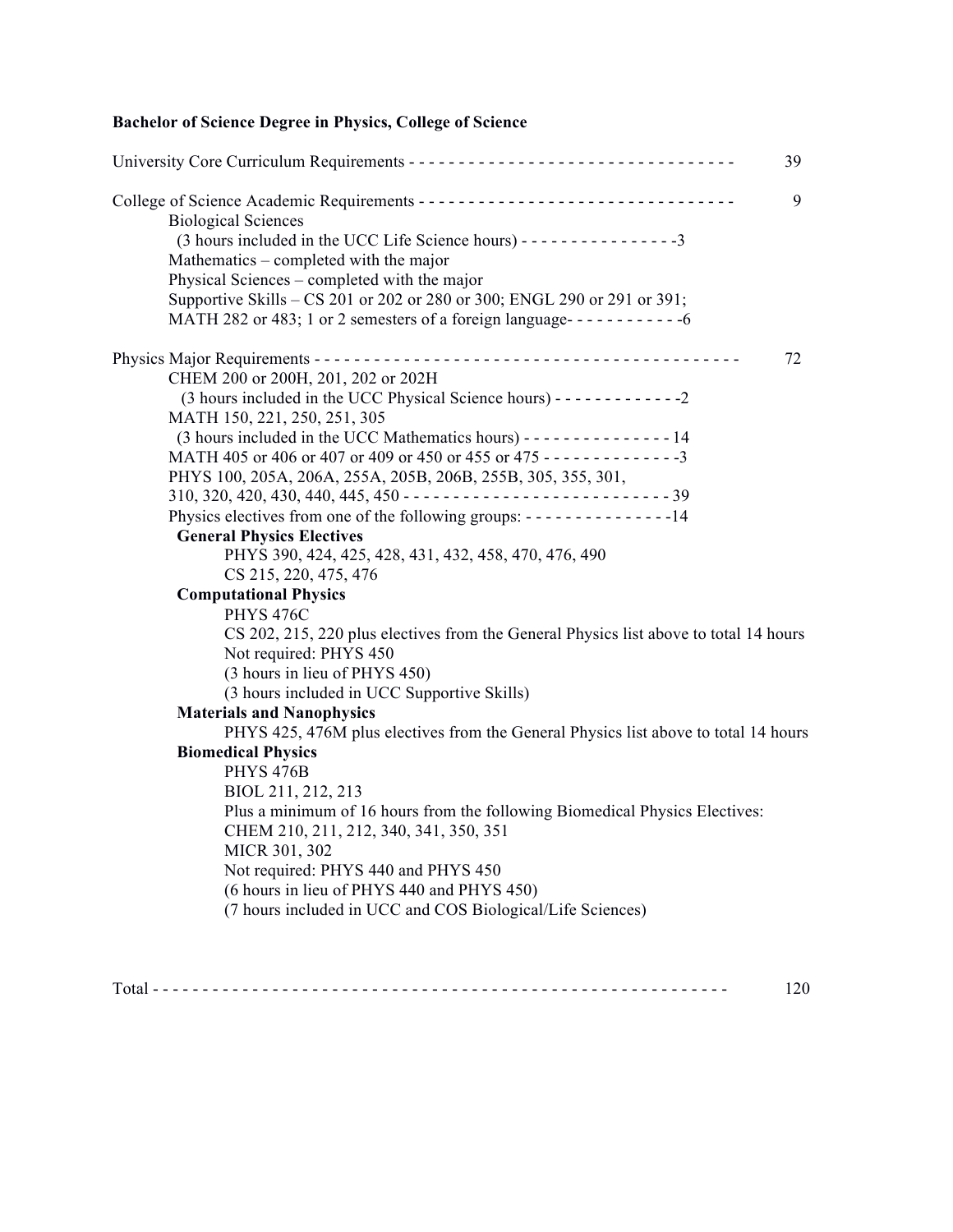# **Physics Suggested Curricular Guide**

| <b>FIRST YEAR</b>     | FALL | <b>SPRING</b> |
|-----------------------|------|---------------|
|                       | 1    |               |
| PHYS 205A, 206A, 255A |      | 5             |
|                       | 4    | 4             |
|                       |      | 3             |
|                       | 5    |               |
|                       | 3    | 3             |
|                       | 1    |               |
| UCC Human Health      | 2    |               |
|                       | 16   | 15            |

| <b>SECOND YEAR</b> | FALL | <b>SPRING</b> |
|--------------------|------|---------------|
|                    | 5    |               |
|                    |      | 4             |
|                    | 3    | 3             |
|                    | 3    | 3             |
|                    |      | 3             |
|                    |      | 3             |
|                    | 3    |               |
|                    | 14   | 16            |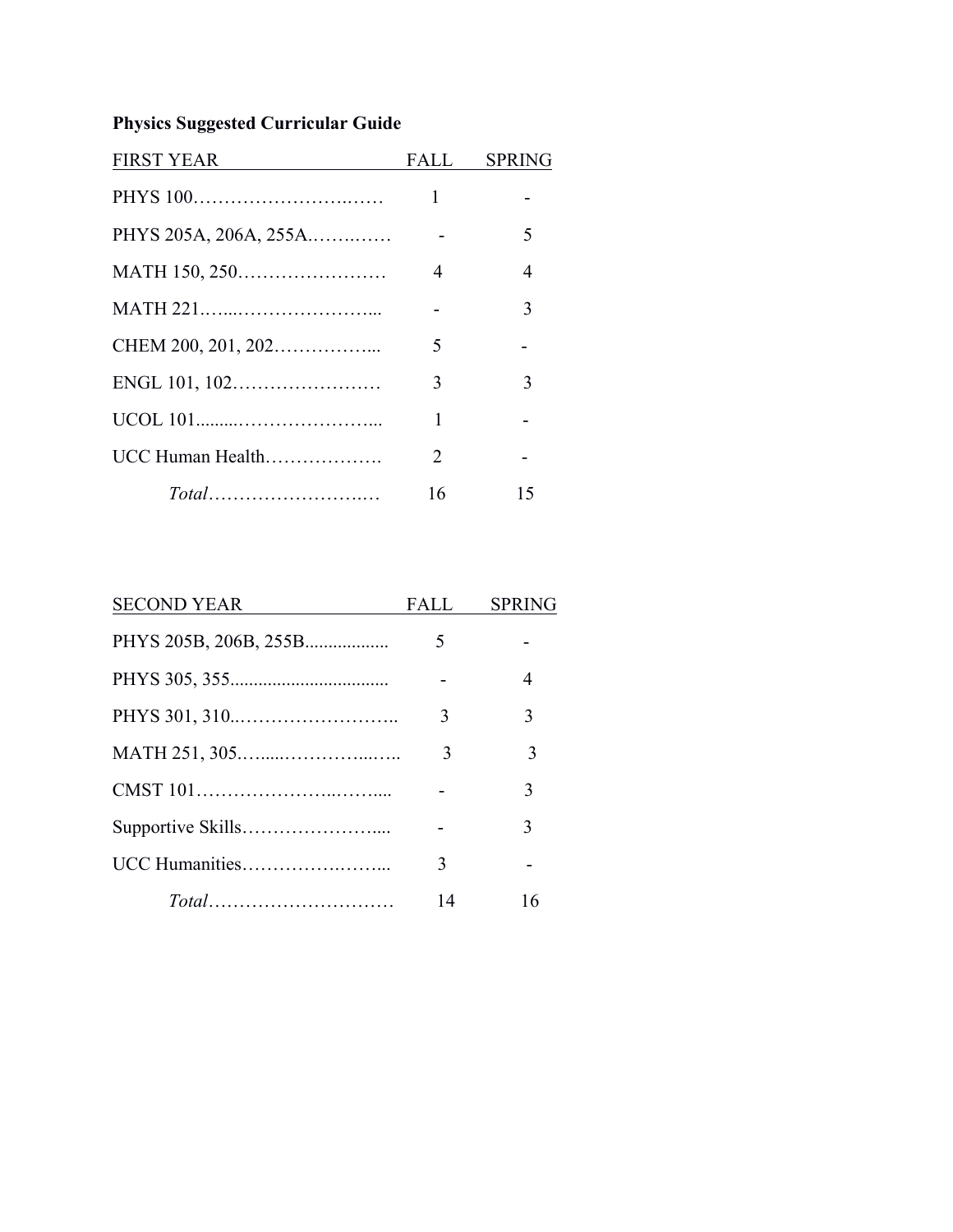| <b>THIRD YEAR</b> | FALL | <b>SPRING</b> |
|-------------------|------|---------------|
|                   | 3    | 3             |
|                   | 3    |               |
|                   |      | 3             |
|                   |      | 3             |
|                   | 3    |               |
|                   |      | 3             |
|                   | 3    | 3             |
|                   | 3    |               |
|                   | 15   | 15            |

| <b>FOURTH YEAR</b>           | FALL | <b>SPRING</b> |
|------------------------------|------|---------------|
|                              | 3    |               |
|                              | 3    |               |
|                              | 3    |               |
|                              |      | 3             |
|                              |      | 2             |
|                              |      | 3             |
| UCC Social Science           | 3    | 3             |
| UCC Fine Arts, Multicultural | 3    | 3             |
|                              | 15   | 14            |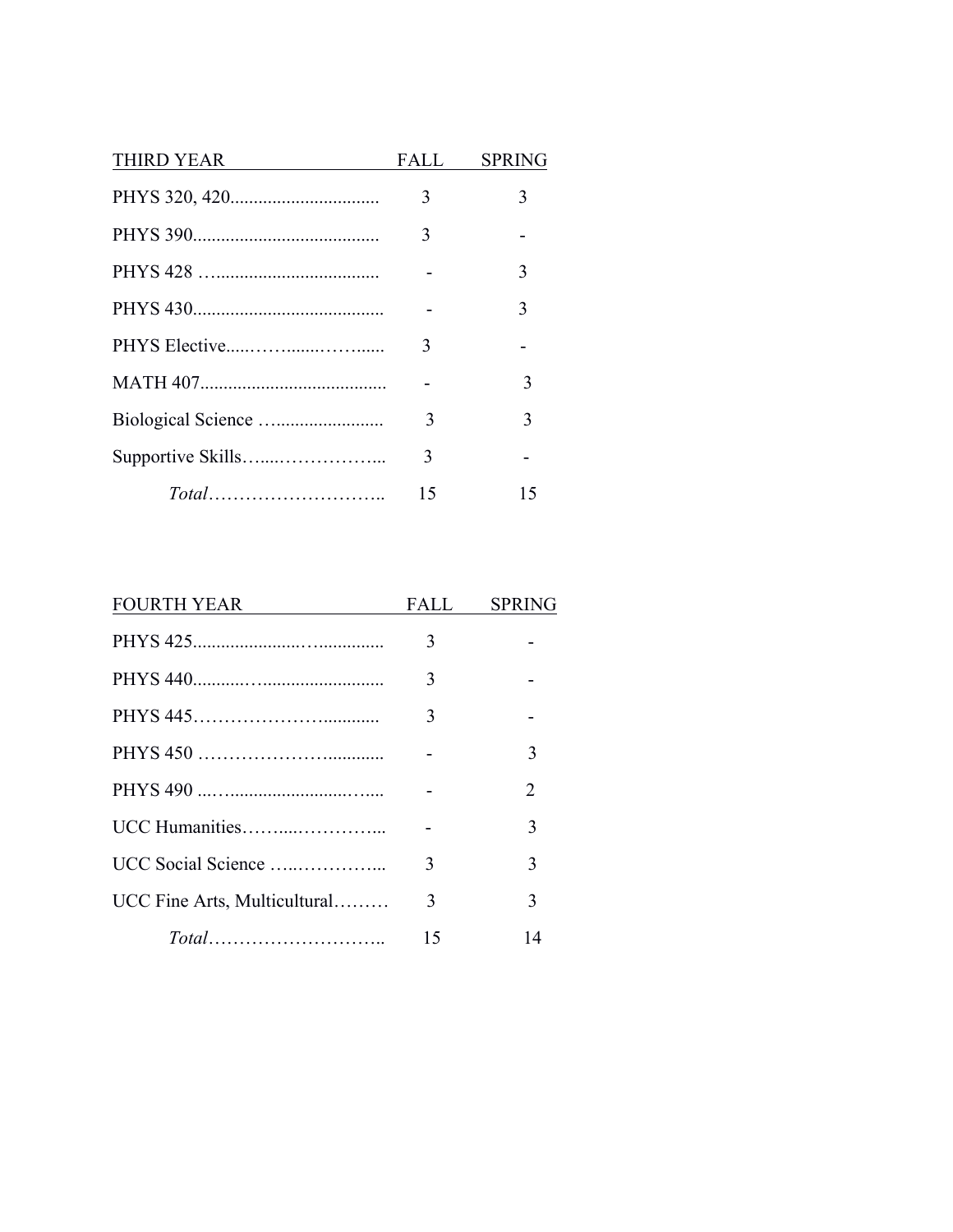# **Computational Physics Suggested Curricular Guide**

| <b>FIRST YEAR</b>     |    | FALL SPRING |
|-----------------------|----|-------------|
|                       | 1  |             |
| PHYS 205A, 206A, 255A |    | 5           |
|                       | 4  | 4           |
|                       |    | 3           |
| CHEM 200, 201, 202    | 5  |             |
|                       | 3  | 3           |
|                       | 1  |             |
| UCC Human Health      | 2  |             |
|                       | 16 | 15          |

| <b>SECOND YEAR</b> | FALL | <b>SPRING</b> |
|--------------------|------|---------------|
|                    | 5    |               |
|                    |      | 4             |
|                    | 3    | 3             |
|                    | 3    | 3             |
|                    | 4    |               |
|                    |      | 3             |
|                    |      | 3             |
|                    | 15   | 16            |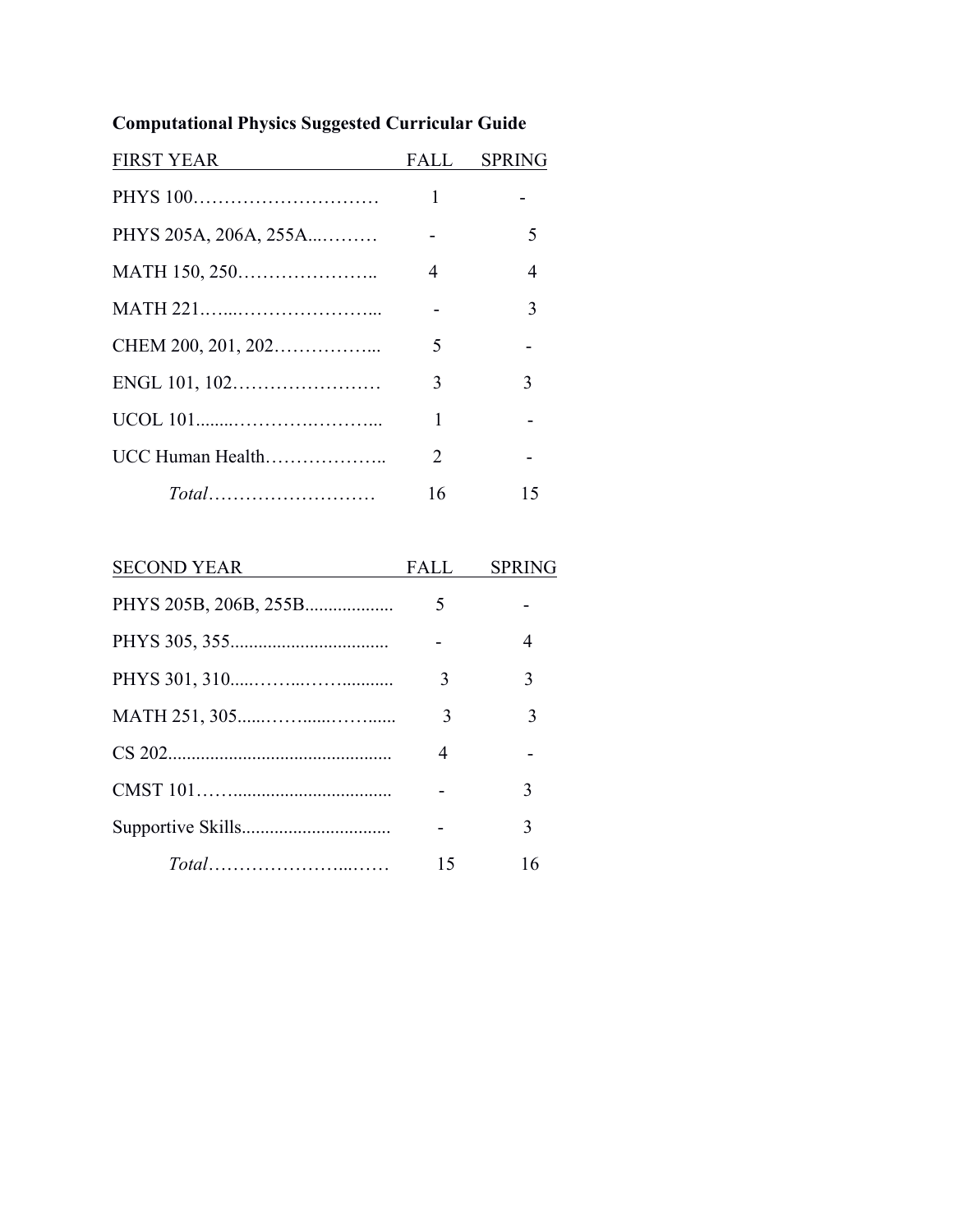| <b>THIRD YEAR</b> | FALL | <b>SPRING</b> |
|-------------------|------|---------------|
|                   | 3    |               |
|                   |      | 3             |
|                   | 4    | 4             |
|                   | 3    | 3             |
|                   | 3    | 3             |
|                   | 13   | 16            |

| <b>FOURTH YEAR</b>           | FALL | <b>SPRING</b> |
|------------------------------|------|---------------|
|                              | 3    |               |
|                              | 3    |               |
|                              |      | 3             |
|                              | 3    | 2             |
|                              |      | 3             |
|                              | 3    | 3             |
| UCC Fine Arts, Multicultural | 3    | 3             |
|                              | 15   | 14            |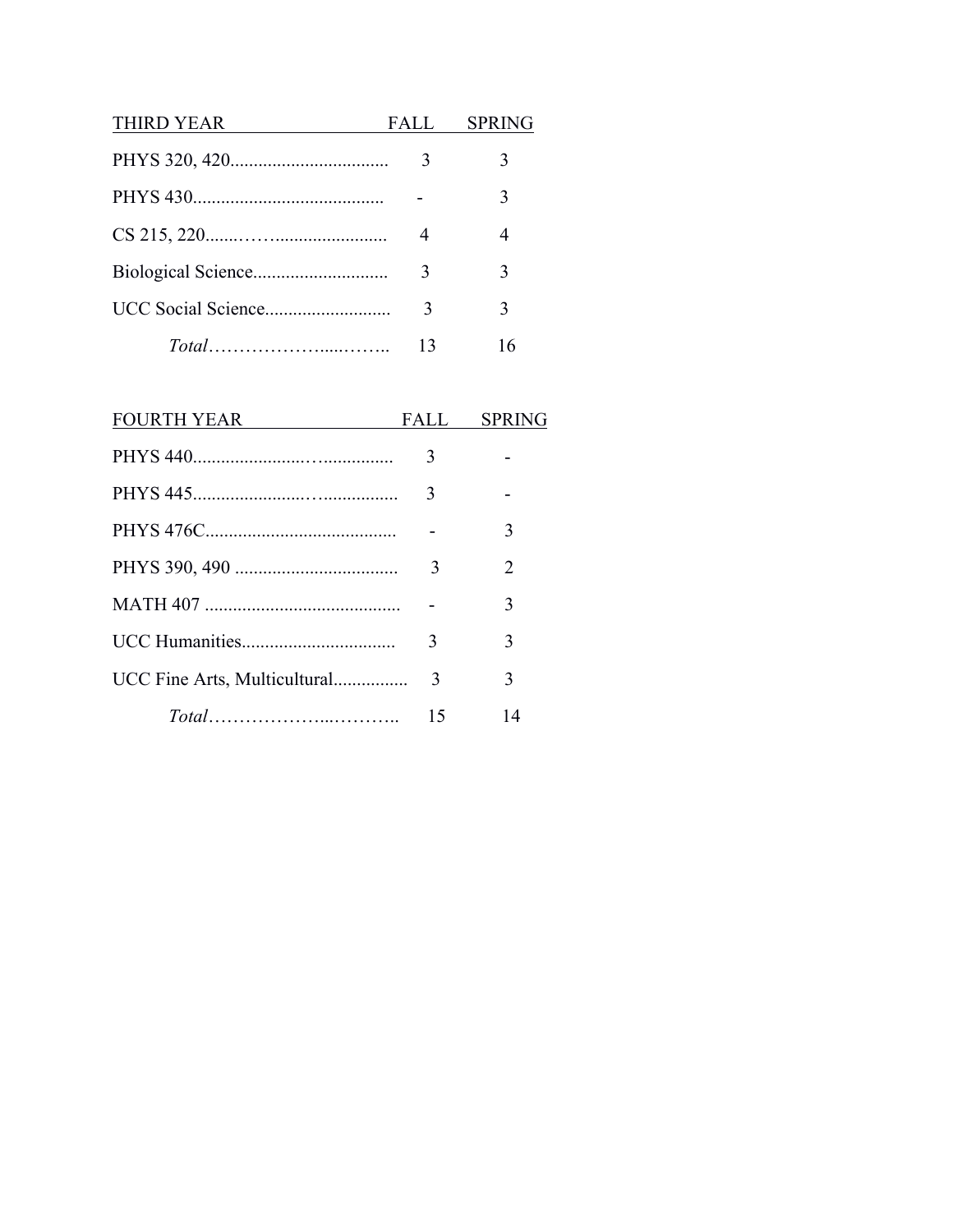# **Materials/Nanophysics Suggested Curricular Guide**

| <b>FIRST YEAR</b>     |    | FALL SPRING    |
|-----------------------|----|----------------|
|                       | 1  |                |
| PHYS 205A, 206A, 255A |    | 5              |
|                       | 4  | $\overline{4}$ |
|                       |    | 3              |
|                       | 5  |                |
|                       | 3  | 3              |
|                       | 1  |                |
| UCC Human Health      | 2  |                |
|                       | 16 | 15             |

| <b>SECOND YEAR</b>    | FALL | <b>SPRING</b> |
|-----------------------|------|---------------|
| PHYS 205B, 206B, 255B | 5    |               |
|                       |      | 4             |
|                       | 3    | 3             |
|                       | 3    | 3             |
|                       |      | 3             |
|                       |      | 3             |
|                       | 3    |               |
|                       | 14   | 16            |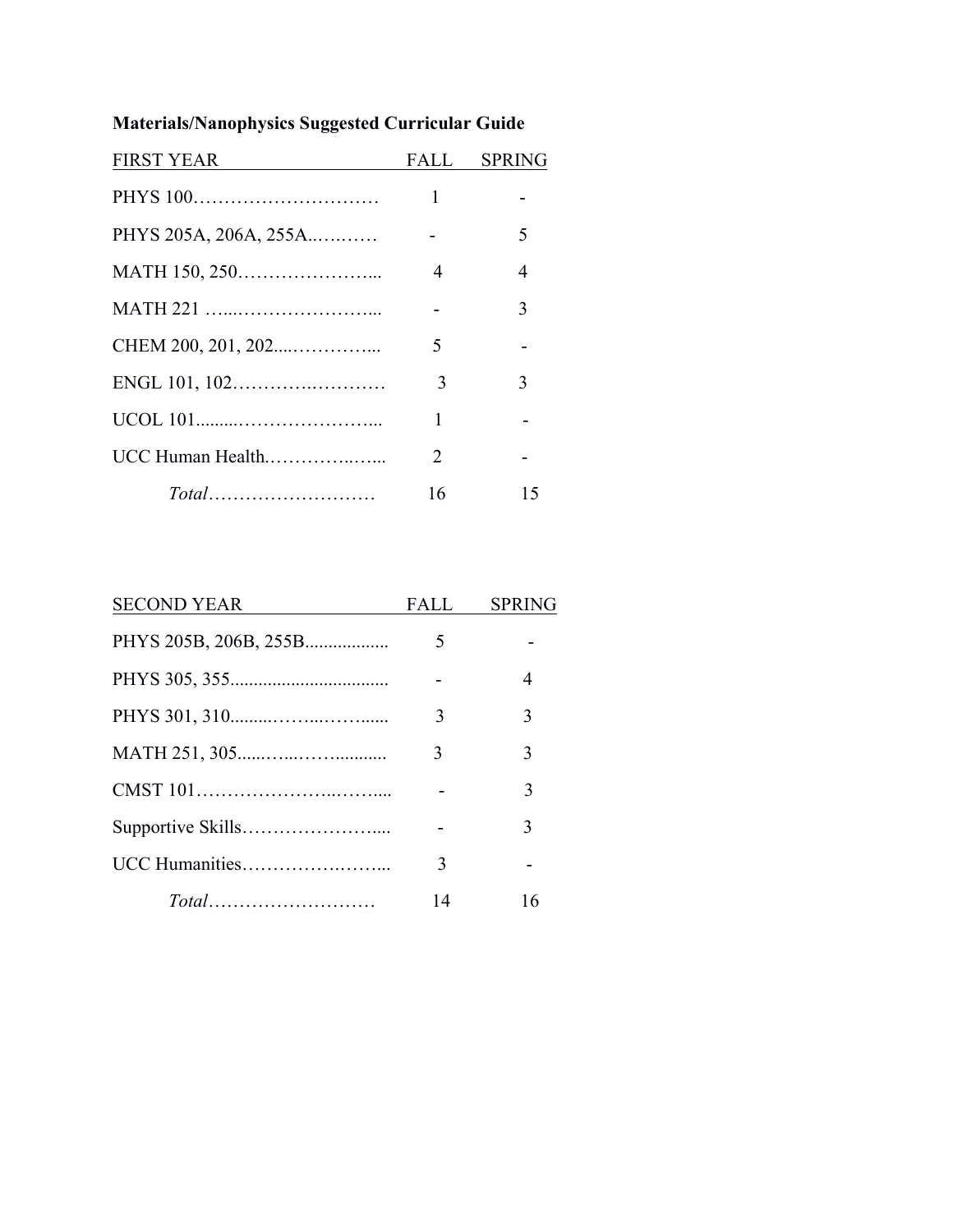| <b>THIRD YEAR</b> | FALL | <b>SPRING</b> |
|-------------------|------|---------------|
|                   | 3    | 3             |
|                   | 2    |               |
|                   |      | 3             |
|                   |      | 3             |
|                   | 3    | 3             |
|                   | 3    | 3             |
|                   | 3    |               |
|                   | 14   | 15            |

| <b>FOURTH YEAR</b>           |    | FALL SPRING |
|------------------------------|----|-------------|
|                              | 3  | 3           |
|                              | 3  |             |
|                              | 3  |             |
|                              |    | 3           |
|                              |    | 3           |
|                              |    | 3           |
| UCC Fine Arts, Multicultural | -3 | 3           |
|                              | 3  |             |
|                              | 15 | 15          |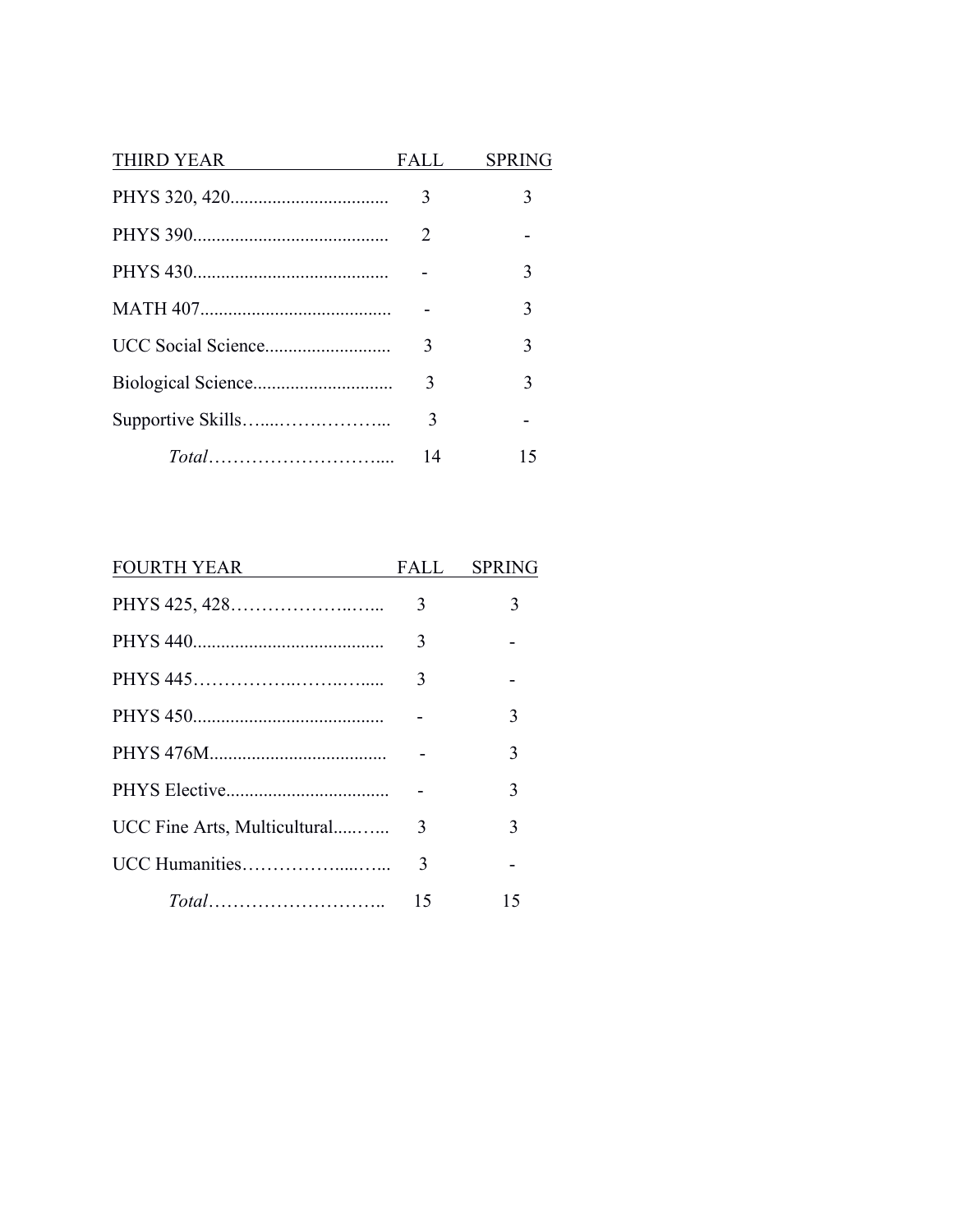# **Biomedical Physics Suggested Curricular Guide**

| <b>FIRST YEAR</b>     | FALL                  | <b>SPRING</b> |
|-----------------------|-----------------------|---------------|
|                       |                       |               |
| PHYS 205A, 206A, 255A |                       | 5             |
|                       | $\overline{4}$        | 4             |
|                       |                       | 3             |
|                       | 5                     |               |
|                       | 3                     | 3             |
|                       | 1                     |               |
| UCC Human Health      | $\mathcal{D}_{\cdot}$ |               |
|                       | 16                    | 15            |

| <b>SECOND YEAR</b>    | FALL | <b>SPRING</b> |
|-----------------------|------|---------------|
| PHYS 205B, 206B, 255B | 5    |               |
|                       |      | 4             |
|                       | 3    | 3             |
| MATH 251, 305         | 3    | 3             |
|                       | 5    |               |
|                       |      | 3             |
|                       |      | 3             |
|                       | 16   | 16            |